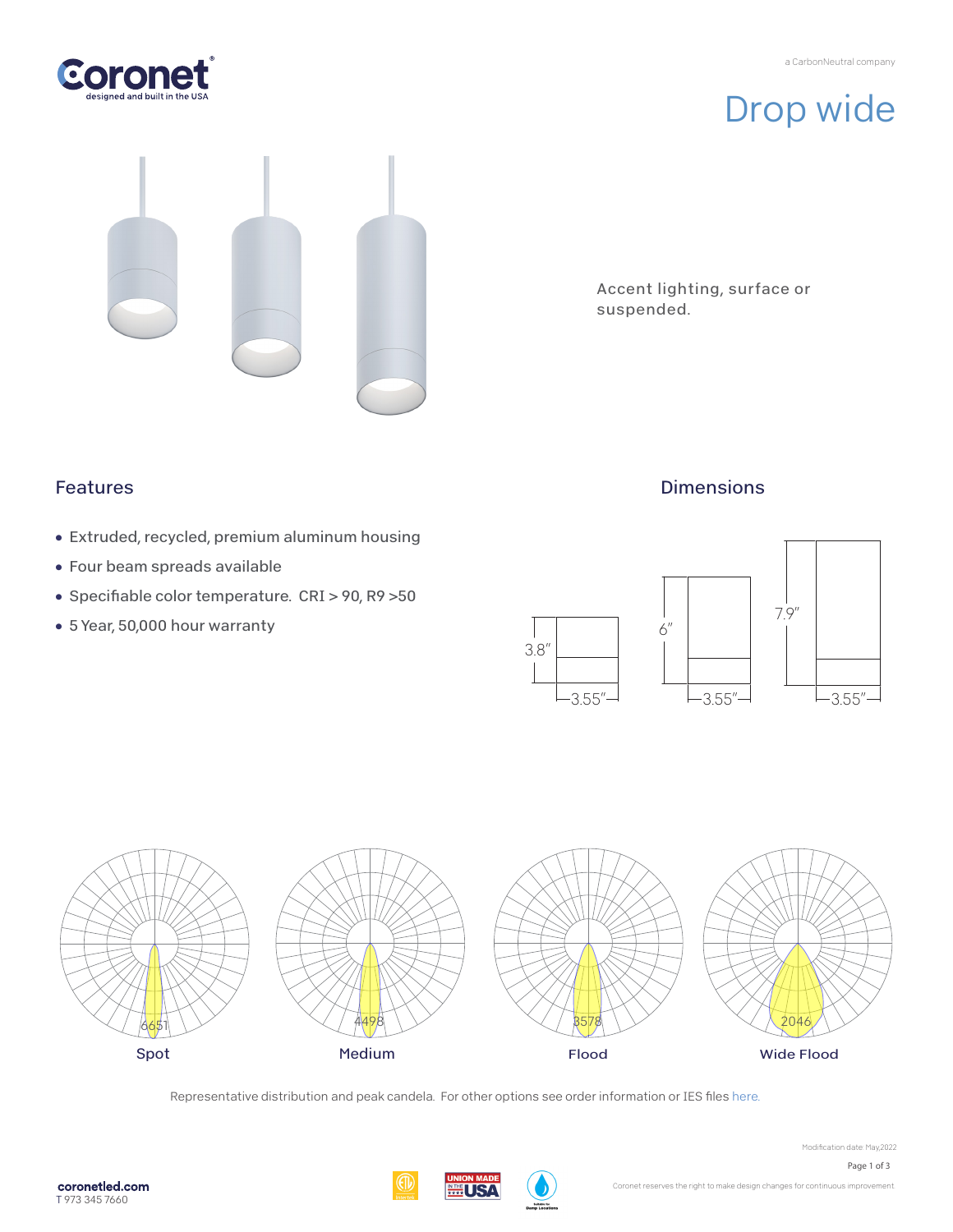

# Drop wide

#### Ordering Information



Example:

DROP - W - 4" - 35 - UNV - DB - WFL - W - CP - NA - HEX

| $\mathbf{1}$<br><b>Fixture ID</b>                                                                         | $\overline{2}$<br>Length                                                                                            | $\overline{\mathbf{3}}$<br><b>Color Temperature</b>                                  | <b>Voltage</b><br>4                        |
|-----------------------------------------------------------------------------------------------------------|---------------------------------------------------------------------------------------------------------------------|--------------------------------------------------------------------------------------|--------------------------------------------|
| DROP-W                                                                                                    | $\frac{4^{\prime\prime}}{6^{\prime\prime}}$<br>$8^{\prime\prime}$                                                   | 27<br>2700K/90 CRI<br>30<br>3000K/90 CRI<br>3500K/90 CRI<br>35<br>4000K/90 CRI<br>40 | Universal (120/277V)<br><b>UNV</b>         |
| $\overline{\mathbf{5}}$<br><b>Driver</b>                                                                  | $\overline{6}$<br><b>Beam Spread</b>                                                                                | 7<br>Finish                                                                          | <b>Mounting</b><br>$\bf8$                  |
| $\mathsf{DB}^1$<br>Standard 0-10V1%<br><sup>1</sup> Driver is integral unless specifying 4" length option | 17° Beam; 7625 CBCP<br>21° Beam; 5059 CBCP<br>31° Beam; 2735 CBCP<br>50° Beam; 1854 CBCP<br>SP<br>MED<br>FL.<br>WFL | <b>BLK</b><br>Black<br>W<br>White                                                    | Cable Pendant<br>CP<br>SM<br>Surface Mount |
| $\overline{9}$<br>Circuit                                                                                 | 10 <br><b>Other Options</b>                                                                                         |                                                                                      |                                            |
| NA<br>None<br>Emergency Circuit<br><b>EMCKT</b>                                                           | None<br><b>NA</b><br><b>HEX</b><br>Hex Louver                                                                       |                                                                                      |                                            |

#### Performance

| Output <sup>1</sup> | Watts | Lumens |
|---------------------|-------|--------|
| Spot                | 21    | 1527   |
| Medium              | 21    | 1517   |
| Flood               | 21    | 1565   |
| Wide Flood          | 21    | 1772   |

Based on a typically configured 90 CRI, 3500K luminaire using one driver.

Custom outputs available. Please consult factory. For 4000K multiply by 1.05; for 3000K 0.96; for 2700K, 0.92.

#### Technical Information



click [here o](https://coronetled.com/warranty-technical-info/)r scan QR code

Wiring diagrams, PoE and sensor details

Modification date: May, 2022